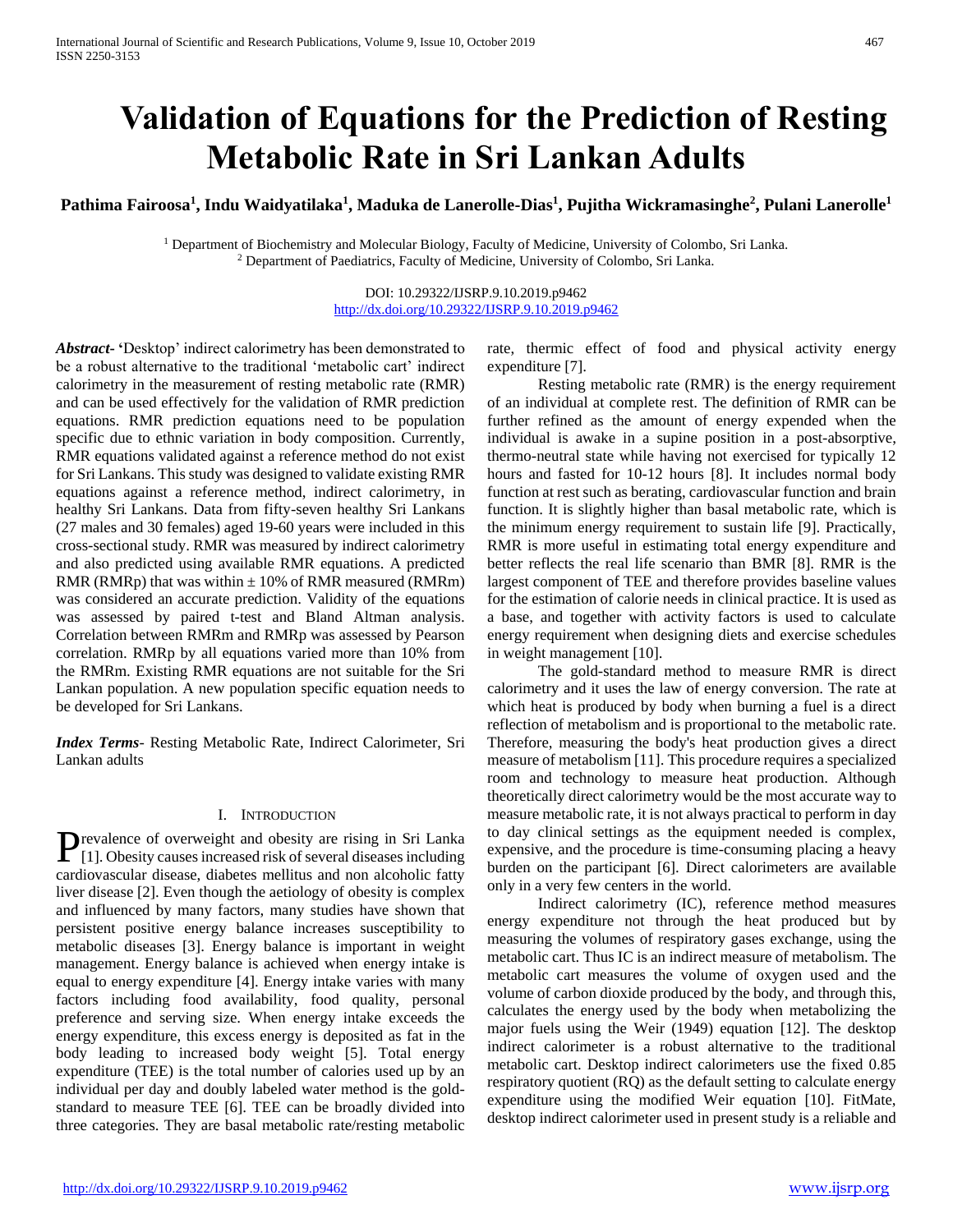valid system for measuring RMR compared to Douglas bag and metabolic cart measurements [13, 14].

 RMR measurements using both direct and indirect calorimetry require strictly controlled conditions before and during the measurement as RMR can be influenced by many factors such as room temperature, time of the day, food intake, physical activity and medication [15]. Hence at field level, calorimetric measurement of RMR is often replaced by prediction equations. RMR prediction equations have been developed and validated in different populations based on easily measured variables such as weight, height, age, gender and body composition [7]. Ethnic variations exist in body composition. Asians have greater amount of body fat for a given BMI, as well as being at a greater risk of obesity at lower BMI than global cutoffs [1]. RMR prediction equations have been developed and validated predominantly on Western populations [9]. Prediction equations developed in these populations are known to have poor validity in other populations [9, 16, 17]. Validation of existing RMR equations against a reference method before using them in a population, other than which it was developed, is a prerequisite to ensure accuracy in estimating RMR. Only a few equations have been developed in Asians and they have not been validated in the Sri Lankan population. Our aim was to validate existing published equations for the assessment of RMR in healthy Sri Lankan adults, against the indirect calorimetry method.

## II. METHODOLOGY

## **Participants**

 A total of 59 apparently healthy Sri Lankans (29 males and 30 females) aged between 19 and 60 years residing in Colombo area were recruited to this cross-sectional study. Sample size was calculated according to Liao [18] method for an agreement study. Exclusion criteria included pregnant or lactating mothers, a change in body weight greater than 5% over the past 6 months, an attempt to lose weight through dieting over the past three months, major illness or on medication including antiobesity medication and bariatric surgery. Smokers, alcohol consumption within the past 8-10 hours, physical exercise over the preceding 12 hours prior to procedure and females in their menstruation days were also excluded. This study was carried out at the Department of Biochemistry and Molecular Biology, Faculty of Medicine, University of Colombo, Sri Lanka.

# **Ethics**

 Ethics Review Committee of the Faculty of Medicine, University of Colombo, approved the study protocol and all procedures followed were in accordance with the ethics standards of this committee. All participants were explained about the study protocol and informed written consent was obtained.

## **Anthropometric Measurements**

 Anthropometric measurements (weight and height) were taken from each volunteer on the test day using the same equipment in order to minimize variability. Weight was measured to the nearest 0.1kg using a calibrated electronic scale (Seca 803) and height was measured to the nearest 0.1cm using a stadiometer (Seca 225, telescopic height measurement) using standard protocol.

# **RMR measurement using the ventilated hood indirect calorie meter (RMRm)**

 RMR was measured between 8.00 am and 10.00 am using a desktop indirect calorimeter with ventilated hood (COSMED Fitmate GS®, Italy) which was calibrated before each test. Measurements were performed after an overnight fast of at least 10 hours. Participants were advised to refrain from intensive physical activity for a minimum of 12 hours prior to the measurement and to abstain from coffee and other nicotine containing food or beverage, heavy meals, smoking and alcohol on the evening prior to measurement.

 Participants were rested for 20 minutes, in a supine position while being, awake prior to the test. Measurements were performed in a quiet, thermo-neutral  $(\sim 25^{\circ}C)$  environment. Once the 20 minute resting period was completed resting metabolic rate was measured, using the ventilated hood system. The modified Weir equation, with a respiratory quotient (RQ) of 0.85 was used to calculate the RMR [10]. Duplicate RMR measurements were taken on two different days from each participant.

# **Predicted RMR by equations (RMRp)**

 Ten equations were used to predict RMR; Harris-Benedict [19], Schofield [20], WHO weight [21], WHO height  $\&$  weight [21], Owen [22, 23], Mifflin St Jeor [24], Henry [9], Liu [16], Ganpule [25] and Indian equations [26, 27]. These equations only use easily measurable variables such as height, weight, age and gender as their predictive variables. Equations used in this study are summarized in Table 1.

## **Statistical Analysis**

 The data was analyzed using SPSS Statistics software (version 21.0). The following tests were conducted to determine the validity of predicted RMR (RMRp) using pre-existing equations against measured RMR (RMRm) using the indirect calorimeter (ventilated hood). Pearson correlation coefficient was used to assess the association between RMRm and RMRp. Paired t-test was used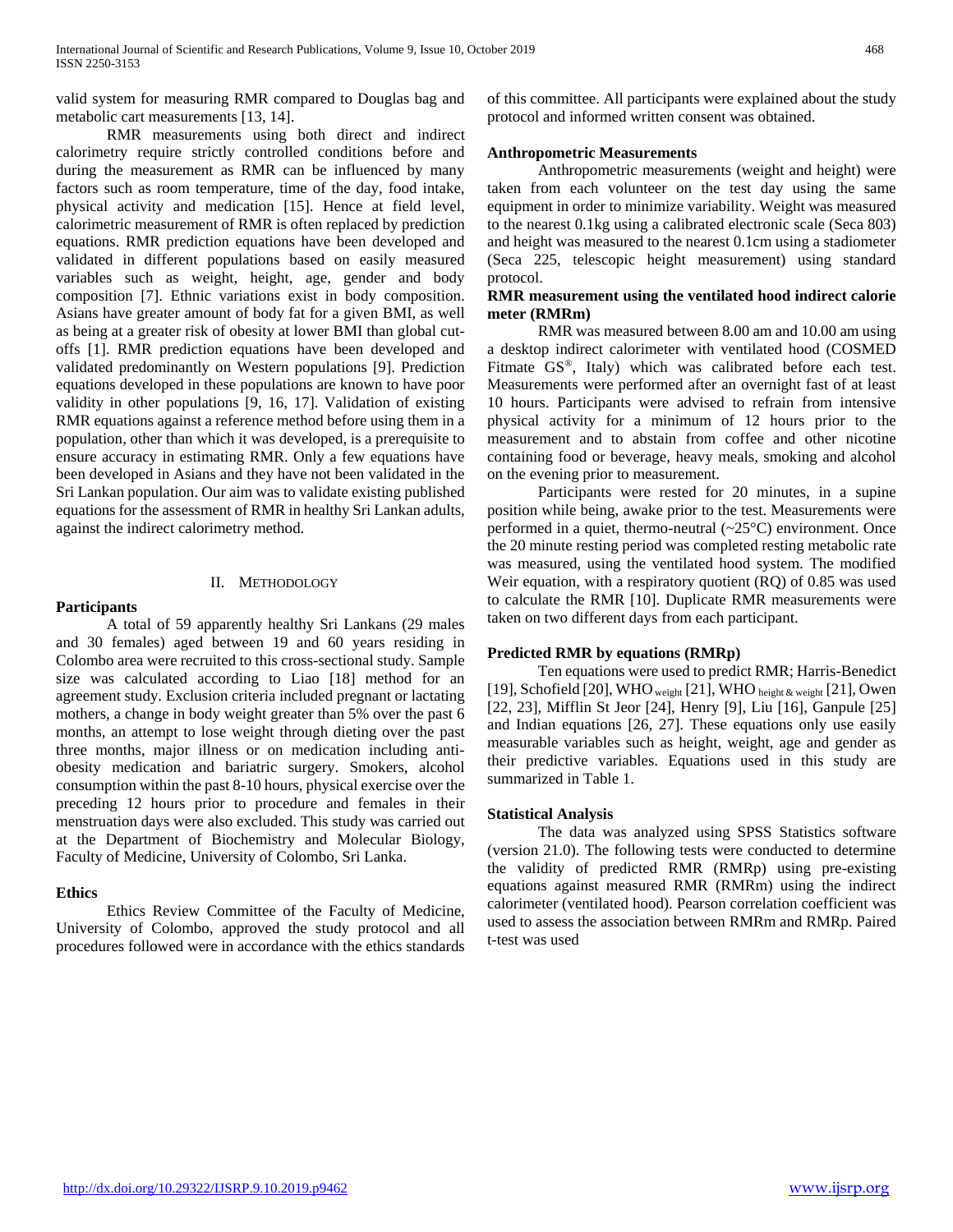#### **Equation Reference Population to which the equation was derived** Male RMR=66.473+(13.752xW)+(5.003xH)-(6.755xA) Female RMR=655.096+(9.563xW)+(1.850xH)-(4.676xA) Kcal/day Harris & Benedict [19] 1918 N=239 , 21-70 years USA Male18-30y: RMR= (15.1xW)+692 30-60y:RMR=( 11.5xW)+873 Female18–30y: RMR =(14.8xW)+487 30-60y:RMR=(8.3xW)+846 Kcal/day Schofield [20] 1985 N=7,173, >18 years Mostly Europeans and Americans Male18-30y: RMR=( 15.3 x W) +679 30-60y: RMR=(11.6xW)+879 Female18-30y: RMR=(14.7xW)+496 30-60y: RMR=(8.7xW)+829 Male 18-30y:RMR=(15.4xW)-(27xHM)+717 30-60y:RMR=(11.3xW)-(16xHM)+901 Female 18-30y:RMR=(13.3xW)+(334xHM)+35 30-60y:RMR=(8.7xW)-(25xHM)+865 Kcal/day FAO/WHO/UNU [21] based on Schofield's work 1985 Male RMR=(Wx10.2)+879 Female RMR=(Wx7.18)+795 Kcal/day Owen *et al* [22, 23] N=104 , 18–82 years, USA 1986 RMR=(9.99xW)+(6.25xH)-(4.92xA)+(166xSEX)-161 Kcal/day Mifflin *et al* [24] 1990 N=498, 19-78years, USA Male18-30y: RMR=(16.0xW)+545 30-60y:RMR=(14.2xW)+593 Female18.0–30y:RMR=(13.1xW)+558 30-60y: RMR=(9.74xW)+694 Kcal/day Henry [9] 2005 N=10,552 (From Oxford data base) Male RMR=(13.88×W)+(4.16×H)-(3.43×A) Female RMR=(13.88×W)+(4.16×H)-(3.43×A)-112.4 Kcal/day Liu *et al* [16] 1995 N=223, 20-78 yeras Chinese Male RMR=(0.0481xW)+(0.0234xH)-(0.0138xA)-0.425 Female RMR=(0.0481xW)+(0.0234xH)-(0.0138xA)-0.9708 MJ/day Ganpule *et al* [25] 2007 N=137 Japanese Male RMR=(48.7xW)+(14.1xA)+3599 Female RMR=(45.6xW)+2479.7 KJ/day Soares *et al* [26] 1993 Piers & Shetty [27] 1993 N=121 males, 18-30 years Indian N=60 females , 18-30 years Indian

# **Table 1: Selected RMR prediction equations**

*A, Age; W, weight; H, height in centimeters; HM, height in meters; Sex F=0 M=1*

to examine the mean difference between RMRm and RMRp at group level for each equation. Overestimation and underestimation at group level were estimated using the direction of the mean difference.

 The degree of agreement and the systematic bias between RMRm and RMRp were evaluated by Bland-Altman limits of agreement analysis. The limits of agreement were defined as the mean difference  $\pm$  1.96 standard deviation [28]. The percentage

bias at individual level was calculated by the percentage difference [(RMRp-RMRm) /

RMRm x 100] or error, for each participant.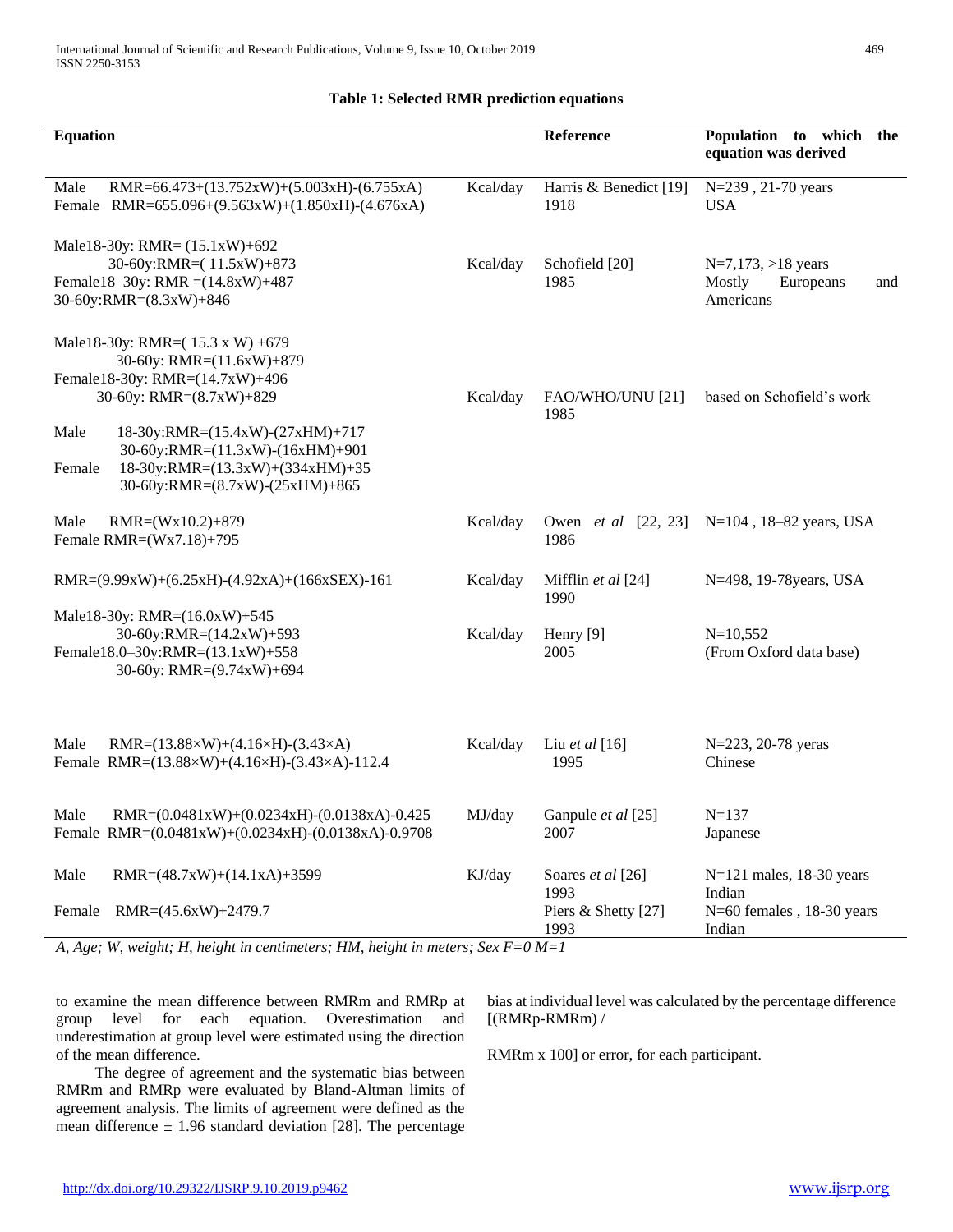|  |  |  |  | Table 2: General characteristics of the participants. |
|--|--|--|--|-------------------------------------------------------|
|--|--|--|--|-------------------------------------------------------|

|                          | <b>Total</b> | Male         | <b>Female</b> |
|--------------------------|--------------|--------------|---------------|
|                          | $(n=57)$     | $(n=27)$     | $(n=30)$      |
| Age (years)              | 34.88        | 33.56        | 36.07         |
|                          | (13.05)      | (12.12)      | (13.93)       |
| Weight (kg)              | 62.57        | 67.26        | 58.34 (7.66)  |
|                          | (10.37)      | (11.07)      |               |
| Height (cm)              | 162.11       | 168.59       | 156.26        |
|                          | (8.69)       | (6.33)       | (5.95)        |
| BMI (kg/m <sup>2</sup> ) | 23.74 (2.86) | 23.56 (2.90) | 23.89 (2.86)  |
| <b>RMR</b>               | 1169.6       | 1291.3       | 1060.2        |
| (kcal/day)               | (184.7)      | (165.6)      | (122.9)       |

*Data are presented as mean (standard deviation), BMI-body mass index*

 An accurate prediction (acceptable error) at individual level was defined as a value for RMRp which fell within  $\pm$  10% of RMRm [29]. The proportion of participants with acceptable error as well as those with over-predicted and under-predicted RMRp also were calculated. Significance was set at  $p < 0.05$ .

## III. RESULTS

 Fifty seven participants completed the study and were included in the final analysis. Of the fifty nine participants who

initially signed the consent form, two participants did not follow up RMR measurements on second day. The general characteristics of the population are given in Table 2.

 The sample comprised of 53% female (n=30) and 47% male  $(n=27)$  subjects. The mean BMI was 23.9 kg/m<sup>2</sup> (SD=2.9) for females and  $23.6 \text{ kg/m}^2 \text{ (SD=2.90)}$  for males. Mean measured RMR was 1060 kcal/day (SD=123) for females and 1291 kcal/day (SD=166) for males.

 Mean RMR values measured using indirect calorimetry and estimated using prediction equations are listed in Table 3. Predicted RMR values using existing prediction equations were significantly higher than RMR measured by the reference method (indirect calorimetry).

 Mean difference between RMRm and RMRp was assessed by paired t-test and results indicated that these prediction equations led to a significant ( $p < 0.05$ ) overestimation of measured RMR in Sri Lankan adults. Paired T-test results are shown in Table 3. Correlation between RMRm and RMRp was analyzed by Pearson correlation. All RMRp values strongly correlated with RMRm as shown in Table 3.

 A Bland-Altman plot was created for each equation (10 equations) to assess the systematic bias between RMRm and RMRp and to generate the limits of agreement (mean bias  $\pm$  1.96 x standard deviations, 95%). Figure 1 shows the Bland-Altman plots of the difference between RMRm and RMRp against the RMRm measured by the indirect calorimeter (reference method). All the equations showed a wide limit of agreement, as well as directional bias where predicted values were always higher than measured values. Though falling within limits, the wide limits indicate poor agreement. The bias (mean difference between RMRm and RMRp) was negative for all the equations indicating overestimation.

 Table 3 shows the mean bias at group level as well as at individual level through the % of participants who were correctly predicted and % of participants who were over predicted in relation to actual RMR values, calculated at individual level.

# **Table 3: Mean resting metabolic rate, Group bias, correlation, percentage of participants with accurate and over prediction in 57 Sri Lankan adults**

| <b>Equation</b>              | Mean (SD)<br><b>Kcal/day</b> | <b>Bias</b><br>(SD)<br><b>Kcal/day</b> | $\mathbb{R}^2$<br><b>Biases</b><br>(P value) | <b>SEE</b><br>Kcal/day | Pearsons'<br>correlation<br>coefficient | $\frac{0}{0}$<br>of<br>accurate<br>prediction<br>$(\pm 10\%$ RMRm) | $\%$<br>of over<br>prediction |
|------------------------------|------------------------------|----------------------------------------|----------------------------------------------|------------------------|-----------------------------------------|--------------------------------------------------------------------|-------------------------------|
| Harris-Benedict [19]         | 1463.1 (200.5)               | $-293(108)*$                           | 0.019<br>$(=0.303)$                          | 108                    | $0.846**$                               | 5.2                                                                | 94.8                          |
| Schofield [20]               | 1495.8 (205.2)               | $-326(104)^*$                          | 0.005<br>$(=0.584)$                          | 105                    | $0.863**$                               | 3.4                                                                | 96.6                          |
| FAO/WHO/UNU [21]<br>(weight) | 1433.0 (181.3)               | $-263$ (128)*                          | 0.139<br>$(=0.004)$                          | 120                    | $0.754**$                               | 18.3                                                               | 81.7                          |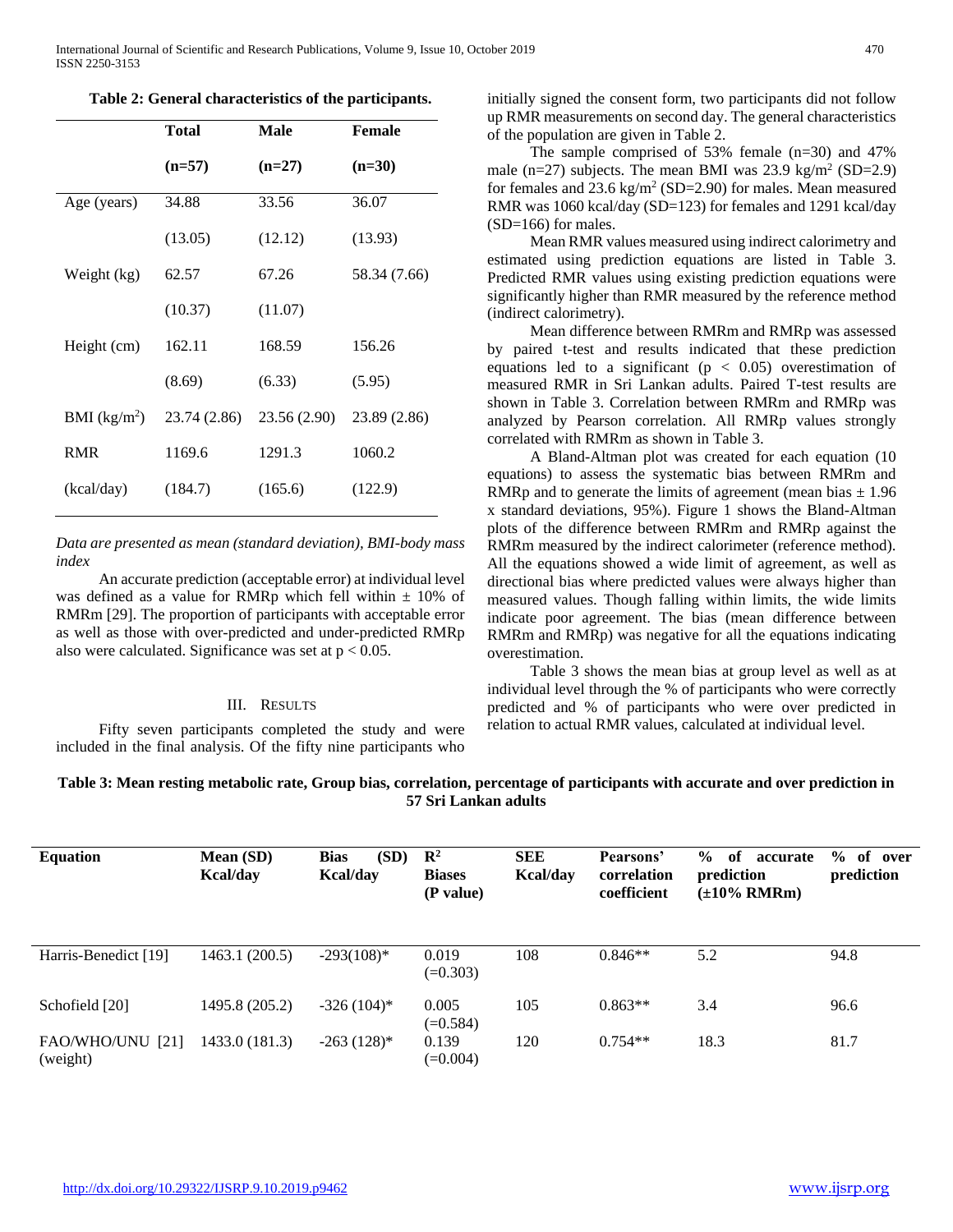| FAO/WHO/UNU [21]<br>(height & weight) | 1462.3(195.1)  | $-293(131)^*$ | 0.073<br>$(=0.042)$ | 127 | $0.764**$ | 14.5 | 85.5 |
|---------------------------------------|----------------|---------------|---------------------|-----|-----------|------|------|
| Owen <i>et al</i> [22, 23]            | 1389.2 (209.0) | $-220(115)^*$ | 0.007<br>$(=0.573)$ | 115 | $0.838**$ | 20.4 | 79.6 |
| Mifflin et al [24]                    | 1384.2 (220.8) | $-215(121)^*$ | 0.000<br>$(=0.988)$ | 123 | $0.837**$ | 22.1 | 77.9 |
| Henry [9]                             | 1425.2 (196.9) | $-256(96)^*$  | 0.016<br>$(=0.349)$ | 96  | $0.877**$ | 10.2 | 89.8 |
| Liu et al $[16]$                      | 1421.5 (211.7) | $-252(100)*$  | 0.000<br>$(=0.892)$ | 101 | $0.881**$ | 8.5  | 91.5 |
| Ganpule <i>et al</i> [25]             | 1340.0 (207.6) | $-170(102)*$  | 0.001<br>$(=0.784)$ | 103 | $0.871**$ | 34.6 | 65.4 |
| Indian equations [26,<br>27]          | 1371.3(185.1)  | $-202(93)*$   | 0.063<br>$(=0.060)$ | 79  | $0.870**$ | 24.6 | 75.4 |

*RMR, resting metabolic rate; RMRm, measured resting metabolic rate;* 

*SEE-Standard error of estimate*

*\*Significant overestimation from reference method (p<0.001);*

*\*\*significant correlation (p<0.001);* 

*Accurate prediction %- percentage of participants whose predicted values were ±10% of measure values*

*Over prediction %- percentage of participants whose RMR predicted values above 10% of measured values*

 *These results show a low rate of accurate prediction and a high rate of over prediction by all prediction equations. None of the equations provided percentage bias* ⩽*-10%, at group level and at individual level, indicating that there was no under-prediction.*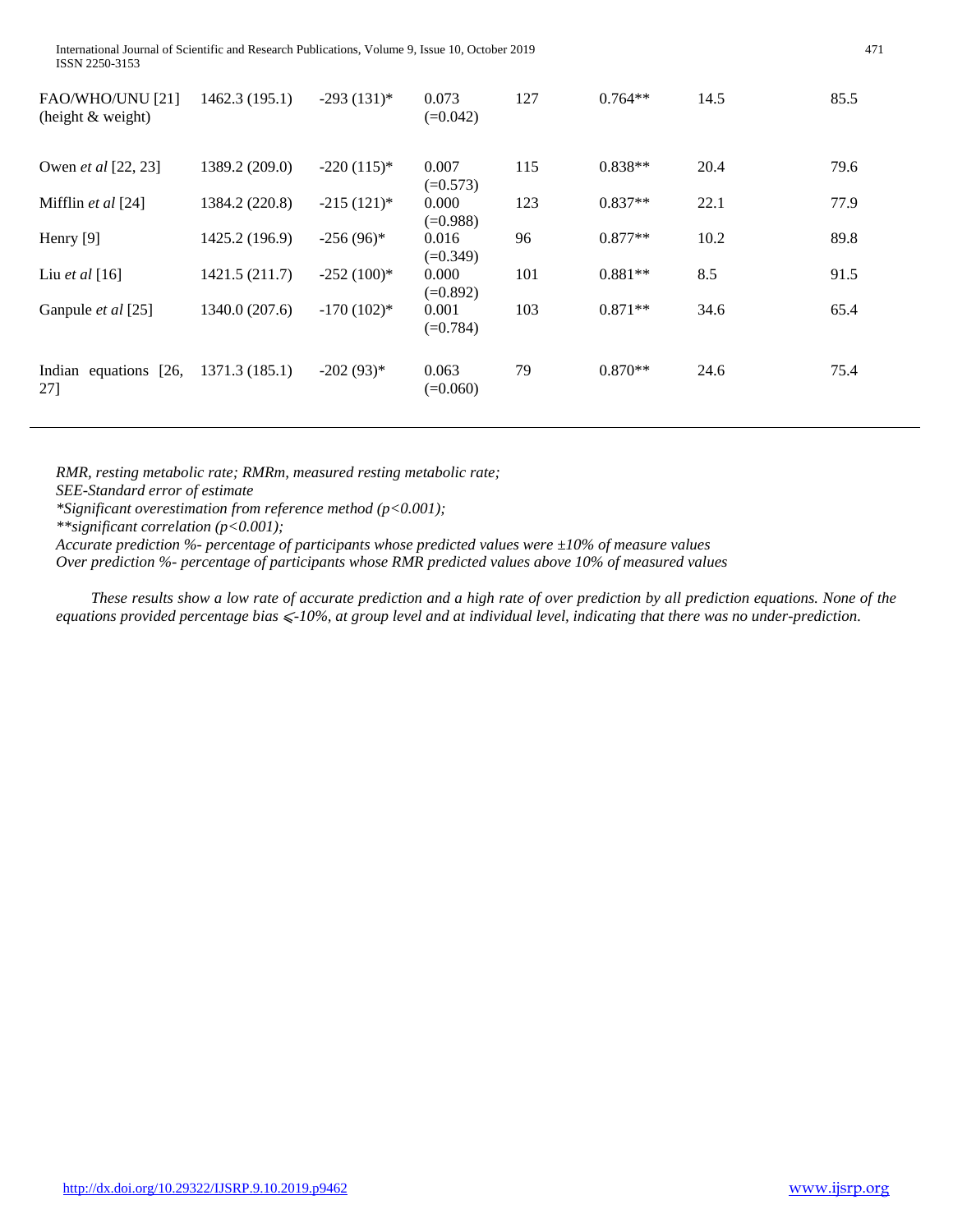

*Figure 1: Plots of the bias between (RMR) determined by indirect calorimetry and by prediction equations against Measured RMR. The solid line is the mean measurement difference and dashed lines represent the upper agreement limit and the lower agreement limit.*

## IV. DISCUSSION

 Persistent positive energy balance is a significant contributor to overweight and obesity. Both over and underestimation of RMR, result in poor estimation of total energy requirement and hamper the effectiveness of individualized nutrition therapy in weight management. We demonstrate for the first time that RMR equations developed in western populations perform poorly against indirect calorimetry, in Sri Lankans. The rising burden of obesity and non-communicable disease (NCD) in Sri Lanka emphasizes the need for accurate RMR estimation methods. The

current rate of obesity is 9.2% in Sri Lankan adults according to the proposed World Health Organization cut-off values for Asians [1]. The RMR values were normally distributed in the sample allowing valid comparisons to be made, with results being generalizable.

 Our study demonstrates that predicted RMR values using commonly used equations are significantly ( $p < 0.05$ ) higher than measured RMR. Harris Benedict equation is a widely used RMR equation globally [3]. This equation was developed over a century ago in an American population using indirect calorimetry. Two recent studies in Middle Eastern Asia reported that Harris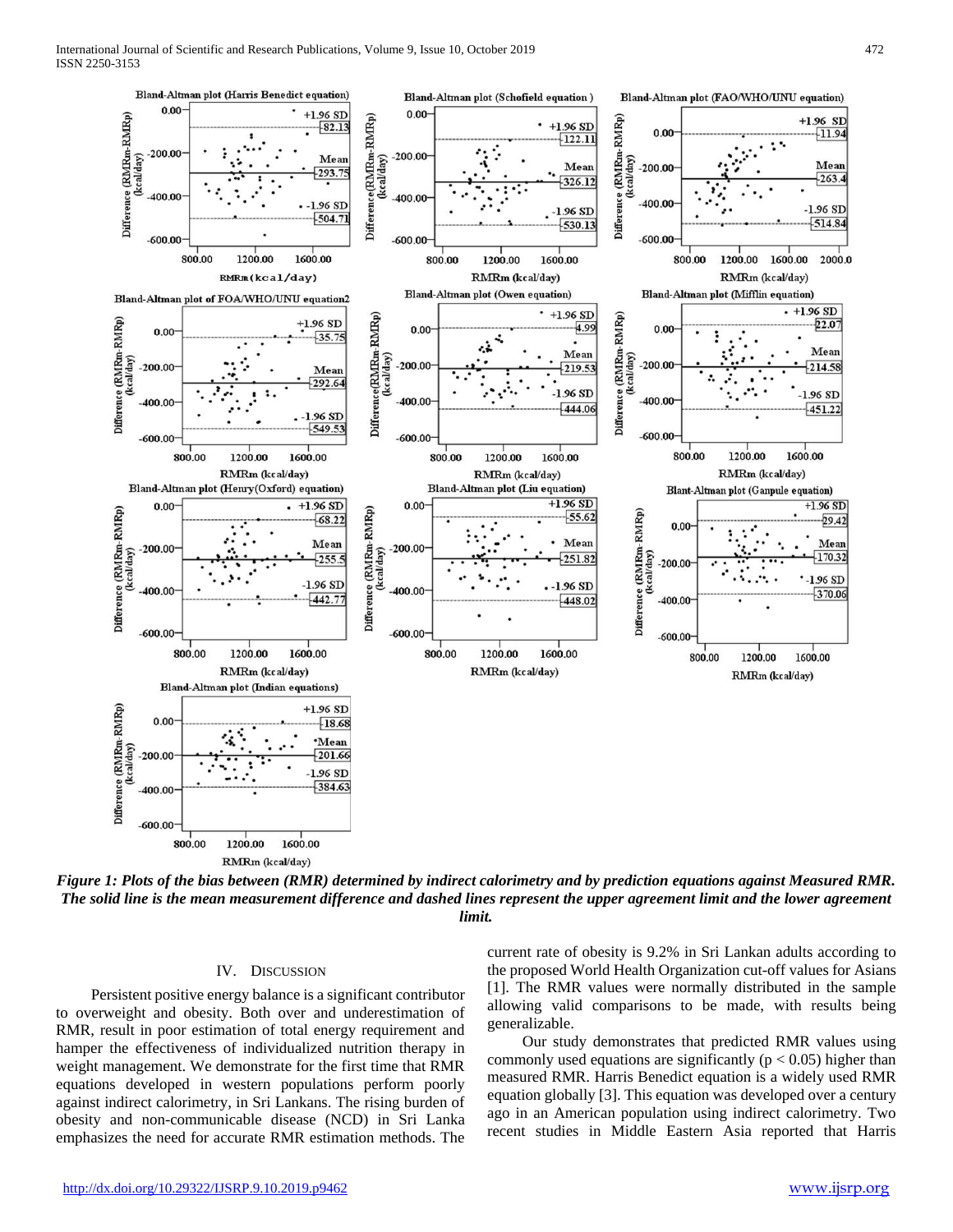Benedict equation showed the highest accuracy in Jordanian females and Iranian females [3, 30]. RMR values in the present study population were overestimated by  $293 \pm 108$  kcal/day. This finding is consistent with the findings of many other reports in Asia indicating that Harris-Benedict equation overestimates RMR values in Asians [7, 29].

 Schofield and FAO/WHO/UNU equations are commonly used in Europe and Australia. Findings of the current study show that, there was a significant overestimation by Schofield and FAO/WHO/UNU equations in Sri Lankans. Schofield equation overestimated RMR in Sri Lankans by  $326 \pm 104$  kcal/day. The inaccuracy of this equation in tropical populations has also been identified [9]. This issue was further highlighted in the FAO/WHO/UNU report as the same Schofield database was included here [17].

 A South Asian study reported that FAO/WHO/UNU equation provides a good prediction for rural Bangladeshi women of 18-35 years [31]. In our study, FAO/WHO/UNU (weight) and (Weight & height) equations overestimated RMR by  $263 \pm 128$ kcal/day and  $293 \pm 131$  kcal/day respectively. This finding is consistent with the findings of many other reports in Asia [9, 17]. Maraki *et al*. [32] found that even RMR in Europeans (Greek pop

 Henry [9] has suggested that over representation of Italians in the Schofield database may have caused the overestimation in RMR values in the tropics by Schofield and FAO/WHO/UNU equations [29]. Italians are known to have higher RMR among Europeans, which led to the exclusion of all Italians from the database in the development of the oxford equation also known as the Henry equation [9]. A larger number of RMR data from tropical regions was included in this database to improve the prediction accuracy in tropical populations [9]. Henry concluded that the Oxford equation was a better predictor of RMR in tropical populations including Asia. However Yang *et al* [17] reported that Henry equation overestimated RMR in normal weight Chinese adults. Hence it is not unexpected that Henry equation overestimated RMR by  $255 \pm 96$  kcal/day in Sri Lankans.

 The findings of this study demonstrate that Owen and Mifflin St Jeor equations overestimate RMR values in Sri Lankans by 220  $\pm$  115 kcal/day and 215  $\pm$  121 kcal/day respectively. However, these two equations better predicted RMR when compared to the other four widely used equations (H-B, Schofield, FAO/WHO/UNU and Henry). Owen and Mifflin St Jeor equations were derived from the data of overweight and obese participants and hence have been suggested to better predict RMR in overweight and obese individuals [4].

 Three equations developed in Asian populations from India, China and Japan were included in this study (Table 1). It was thought that Indian equations provide closer values to RMR measured in Sri Lankans because of the common ethnicity. However**,** Indian equations overestimated RMR in Sri Lankans by  $202 \pm 93$  kcal/day indicating their unsuitability in predicting RMR in Sri Lankans adults. This inaccuracy may be attributed to the fact that the populations which these equations were developed were younger (18-30 years) than ours (19-60 years) and these equations were developed two and half decades ago in those whose energy intake and physical activity levels were likely to be different from our current population.

 The equation of Liu was developed in a Chinese population and previous studies have suggested that Liu's equation is most

appropriate for predicting RMR in Chinese [29]. Liu's equation overestimated RMR values in Sri Lankans and can be considered not suitable for predicting RMR in Sri Lankans. The equation of Ganpule was developed in a Japanese population and validated by Miyake *et al*. [7] subsequently as being most suitable in the Japanese population. It was interesting to note that Ganpule equation showed the highest prediction accuracy compared to other equations in our population. However this equation overestimated RMR in Sri Lankans by a mean bias of  $170 \pm 102$ kcal/day. We found that 65.4% of RMR values in Sri Lankans were overestimated by Ganpule equation even though comparatively it had the highest accuracy among other equations included in the present study.

 Overestimation of RMR in Sri Lankans by existing prediction equations may be partly explained by ethnic variations, levels of physical activity, nutritional availability and consumption and biological and body composition variations. This work highlights the need for the development of a new equation for healthy Sri Lankans.

 The strength of this study is that this is the first study that provides data on measured and predicted RMR in healthy Sri Lankans. One of the limitations is that this study did not obtain data for fat free mass (FFM) and fat mass (FM) and did not include the validation of equations that used FFM and FM as predictive variables. This exclusion was based on the fact that FFM and FM are not widely used field measures available for use in predicting RMR.

# V. CONCLUSION

 The findings of this study revealed that global prediction equations including equations developed in other Asian populations did not reach expected levels of accuracy for RMR prediction in Sri Lankans. Existing RMR prediction equation are not recommended for use to predict RMR in Sri Lankan populations and the need of developing a population specific prediction equation is emphasised.

## ACKNOWLEDGEMENT

 Authors would like to thank Technical Corporation (TC) grant of the International Atomic Energy Agency (SLR/0635) for donating the COSMED Fitmate calorimeter to the Faculty of Medicine, University of Colombo.

## **REFERENCES**

- [1] [1] P. Katulanda, M. Jayawardena, M. Sheriff, G. Constantine and D. Matthews, "Prevalence of overweight and obesity in Sri Lankan adults " Obesity Reviews, Vol. 11, pp. 751-756, 2010.
- [2] [2] A. Engin, "The Definition and Prevalence of Obesity and Metabolic Syndrome", Advances in Experimental Medicine and Biology, vol. 960, pp. 1-17, 2017.
- [3] [3] H. Al-Domi and A. Al-Shorman, "Validation of resting metabolic rate equations in obese and non-obese young healthy adults", Clinical Nutrition. ESPEN, vol. 26, pp. 91-96, 2018.
- [4] [4] T. Wright, B. Dawson, G. Jalleh and K. Guelfi, " Influence of Hormonal Profile on Resting Metabolic Rate in Normal, Overweight and Obese Individuals", Annals of Nutrition and Metabolism, vol. 66, pp.162-167, 2015.